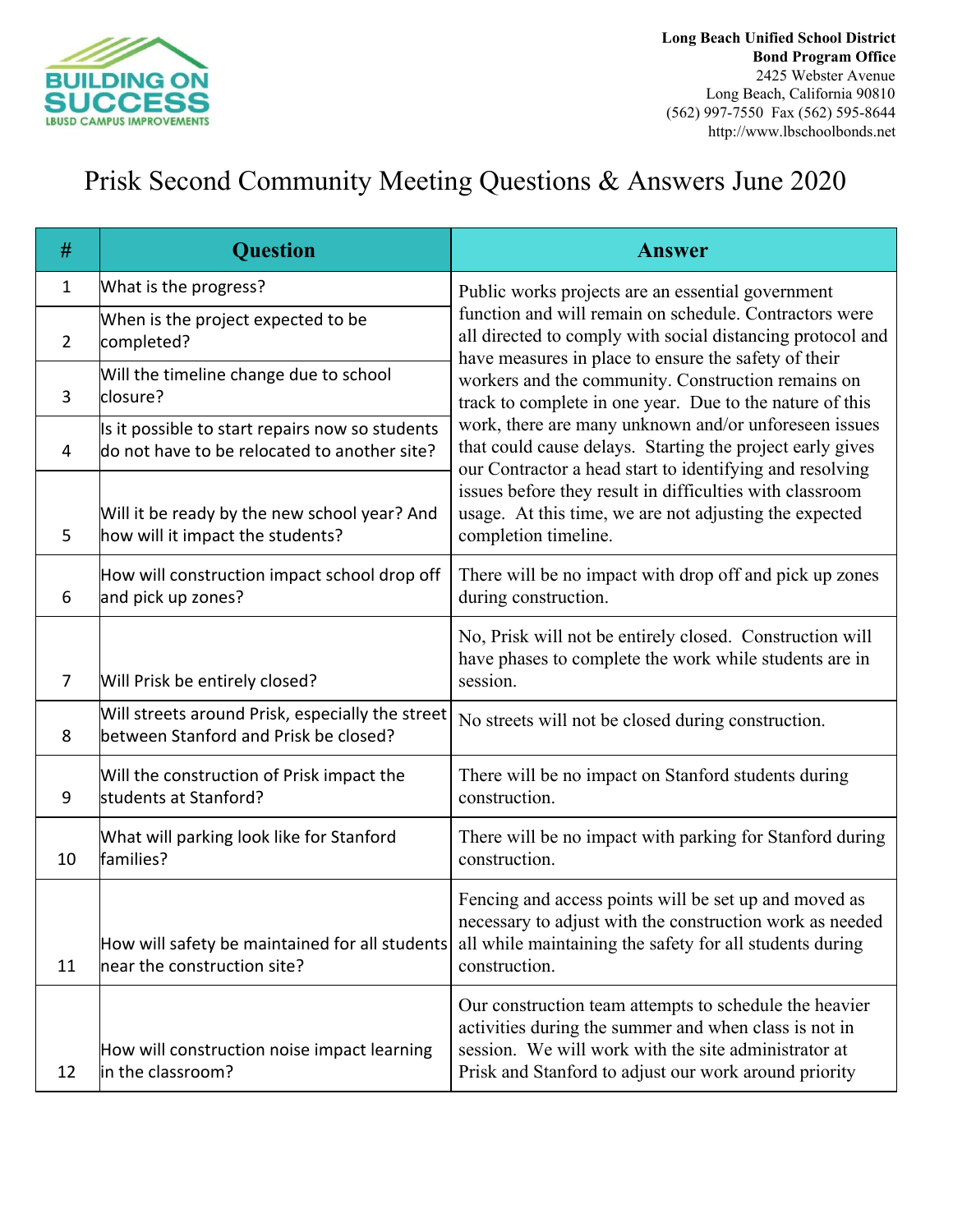

|    |                                                                                                                                                                             | school activities.                                                                                                                                                                         |
|----|-----------------------------------------------------------------------------------------------------------------------------------------------------------------------------|--------------------------------------------------------------------------------------------------------------------------------------------------------------------------------------------|
| 13 | Will teachers be notified in a timely manner<br>to get their classroom boxed and ready?                                                                                     | Administrators worked with the Facilities Move Team to<br>develop an individual schedule and plan to pack during<br>the month of May.                                                      |
| 14 | Are there special filters that will be used in<br>the AC unit since Prisk is so close to the<br>freeway?                                                                    | Merv 16 filters will be installed at Prisk.                                                                                                                                                |
| 15 | Can we see pictures of what our rooms will<br>most likely look like when finished?                                                                                          | Please visit our bond page, lbschoolbonds.net, twitter or<br>facebook account for pictures of finished rooms.                                                                              |
| 16 | I understand that the district plans on sealing<br>shut all but one window in classrooms with<br>the new HVAC. How is this not a hazard in<br>case of emergencies?          | In accordance with Fire Code, windows are not a safe<br>means of egress. Building codes do not identify a<br>window as an emergency exit.                                                  |
| 17 | Why will we not be able to open the<br>windows?                                                                                                                             |                                                                                                                                                                                            |
| 18 | Is there a way to reuse existing ceiling fans in<br>classrooms after HVAC, with A/C, to circulate<br>air?                                                                   | As part of the bond efforts, ceiling fans are removed and<br>not reinstalled. Newly air conditioned classes will be<br>tested and balanced to ensure adequate air flow and<br>circulation. |
| 19 | Will you be able to reuse these resources<br>(ceiling fans)?                                                                                                                |                                                                                                                                                                                            |
| 20 | Will we be able to keep the ceiling fans we<br>had installed as a result of our fund-raising<br>efforts?                                                                    |                                                                                                                                                                                            |
| 21 | How can we ensure keeping our ceiling fans?<br>Can teachers keep their ceiling fans?                                                                                        |                                                                                                                                                                                            |
| 22 | Would it be possible to save the ceiling fans<br>and reinstall them so air can move around on<br>days that don't need/require A/C?                                          |                                                                                                                                                                                            |
| 23 | Can we save the ceiling fans for the teachers'<br>rooms? Can they be saved and reinstalled<br>during construction so that teachers don't<br>need the a/c running full time? |                                                                                                                                                                                            |
| 24 | Will we be able to adjust the thermostat?                                                                                                                                   | Thermostats can be adjusted within district established<br>set points.                                                                                                                     |